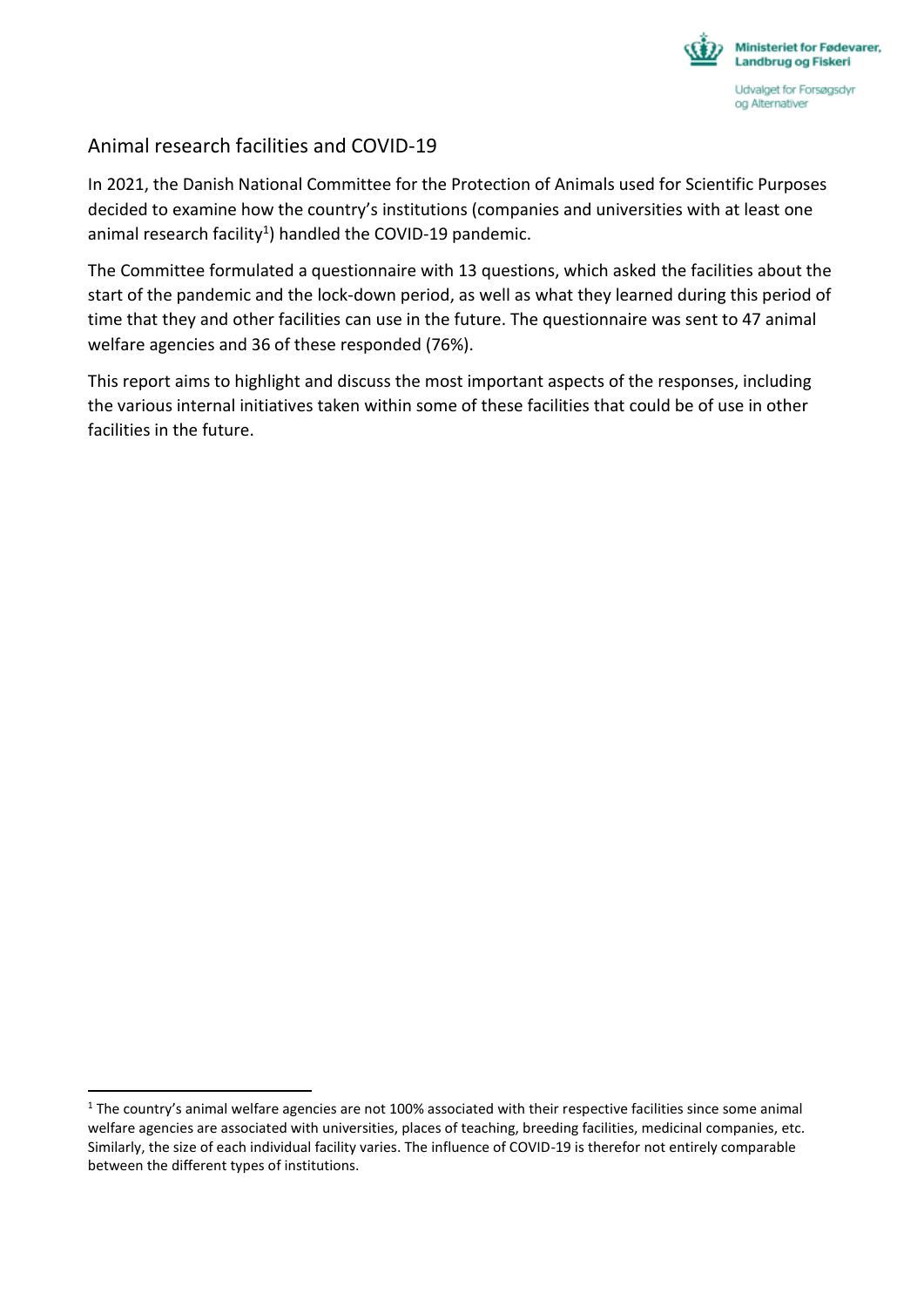

Part 1: The start of the pandemic

## **Question 1: Did your facility have to euthanise animals because of COVID-19?**

- o **Which criteria did your facility decide upon in order to decide if euthanasia was required?**
- o **In your current opinion, was it the correct choice to euthanise animals?**
- o **Could your facility have done anything differently to prevent the euthanasia of any animals due to COVID-19?**

The majority of the facilities (29/36; 81%) chose not to euthanise animals due to the COVID-19 pandemic.



The rest of the facilities (7/36; 19%) chose to euthanise animals.

There were different reasons for choosing to euthanise animals:

- $\circ$  Three (3) facilities were unable to conduct specific experiments due to the restrictions
- $\circ$  One (1) facility was unable to deliver the bred animals to a specific recipient because the recipient was shut down
- $\circ$  One (1) facility was legally required to shut down and euthanise their animals (mink facility)

The remaining two (2) of the seven (7) facilities had the same reaction to the pandemic; they prioritised experiments according to their importance and how close the experiments were to completion. In some experiments, completion may result in the euthanasia of the research animals. One (1) of these institutions focused on preventing employee COVID-19 outbreaks that could result in no animal technicians being able to work and the subsequent euthanasia of animals that this could cause.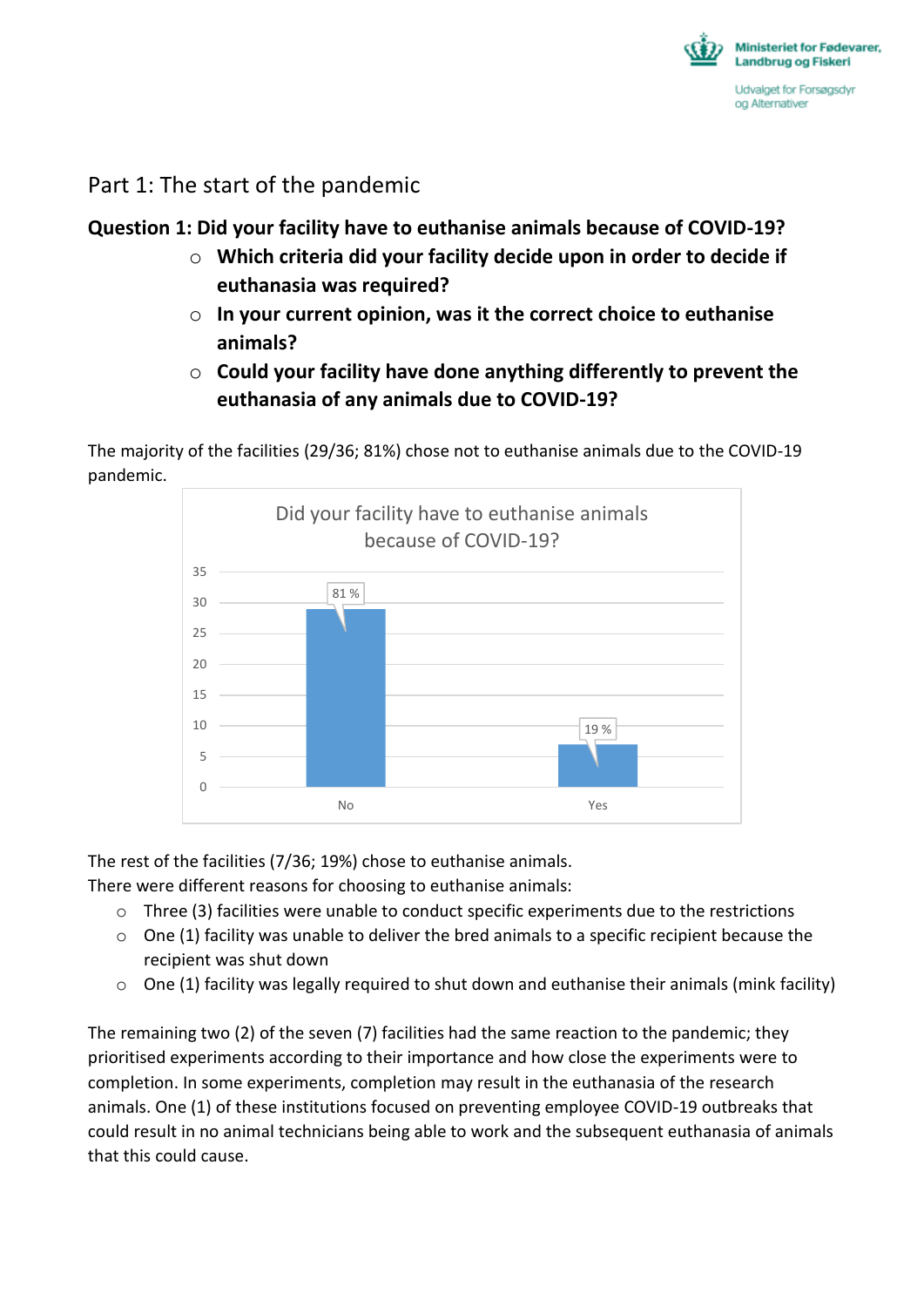

The other of these two (2) facilities assessed that the large majority of their experiments could be finished by adapting workflows and implementing precautionary health measures.

Only one (1) of the facilities that decided to euthanise animals because of the pandemic reported that this decision had been the incorrect one. This was due to the fact that the experiment was successfully conducted later on during the COVID-19 pandemic.

#### **Discussion**

It is a positive thing that so few facilities were required and/or chose to euthanise research animals. However, future pandemics/crises can develop differently than the COVID-19 pandemic. Therefore, it is recommended that each facility and/or their animal welfare agency develops a plan for how each facility will handle similar situations in the future, especially if the situation causes the euthanasia of animals.

# **Question 2: Did your facility have to close down (completely or partially) and/or reduce the number of employees allowed to be present at the workplace as a result of COVID-19?**

- o **Which factors contributed to this decision?**
- o **In your opinion, was the decision to close down (completely or partially) the correct one?**

Only one (1) facility was closed down, and this was because the government decided to close the aforementioned facility. This decision resulted in the euthanasia of all the facility's animals because the experiment could not be completed due to the conditions and restrictions at the time. The decision to close down the facility was considered the correct one due to the lack of knowledge about COVID-19 at the beginning of the pandemic.

Half of the facilities (18/36; 50%) reduced the number of daily present employees in one way or another in order to minimize the risk of infection amongst employees to ensure the production could continue and the animals could be fed and cared for. Most of the facilities (10/18, 56%) chose to establish teams and restricted the physical contact between teams to minimize the risk of infection and ensure there were always healthy employees to take care of the animals.

One (1) facility also chose to establish a back-up team of animal technicians that could step in in case the two (2) existing rotating animal technician teams were infected with COVID-19.

The facilities agreed that the choice to reduce the number of employees that were daily present, either by establishing rotating teams or through a general reduction in the number of employees allowed to be at the facility at the same time, was the right one.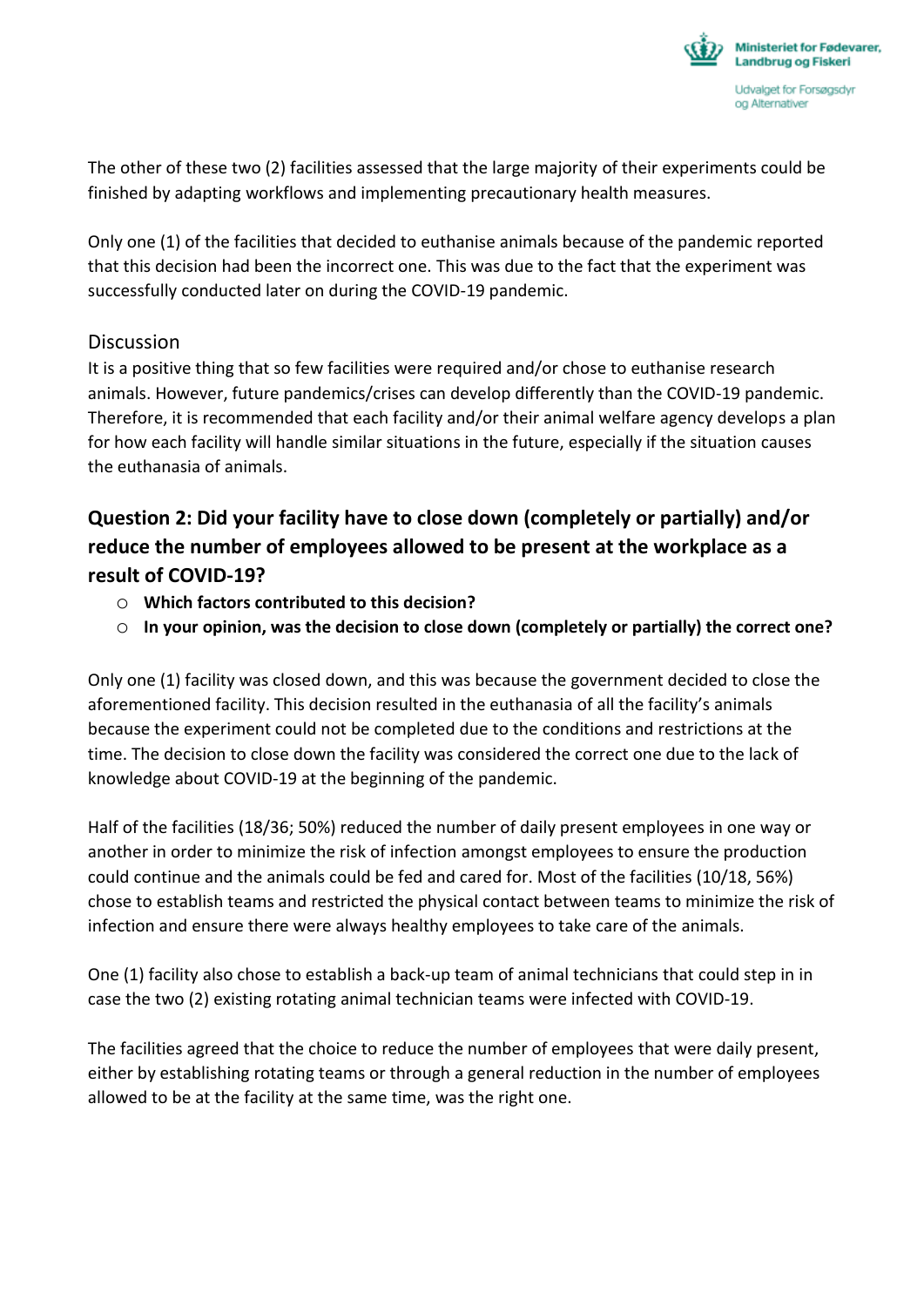

The remaining half (18/36; 50%) of the facilities reported that they did not close down (completely or partially) or reduced the number of daily employees. It is unknown what the reason(s) for this decision were because the questionnaire did not ask the facilities to specify their answer. However, it can be assumed that these facilities followed the governmental guidelines that they considered to be necessary.

#### **Discussion**

Since half of the facilities did not find it necessary to reduce the number of daily employees, it would be worthwhile to discuss with the animal welfare agencies why it would benefit them to reduce the number of employees or establish teams in similar crises in the future.

### **Question 3: Did you have to limit the work due to COVID-19?**

- o **What factors contributed to this decision?**
- o **In your opinion, was the decision to limit the work the right one?**

The majority of facilities (21/36; 58%) did not find it necessary to limit the work as the result of COVID-19. Various initiatives at these facilities, such as the establishment of rotating teams, probably contributed to the facilities being able to carry out their planned work.



The remaining facilities (15/36; 42%) reported that they limited the work in various degrees.

Several of these facilities justified limiting their work due to the reduced risk of infection amongst the employees because of the limitation. One example of this limitation was not conducting a specific experiment because it required the presence of too many people in the same room or because it was not possible due to the rotating teams. In the beginning of the pandemic, one (1)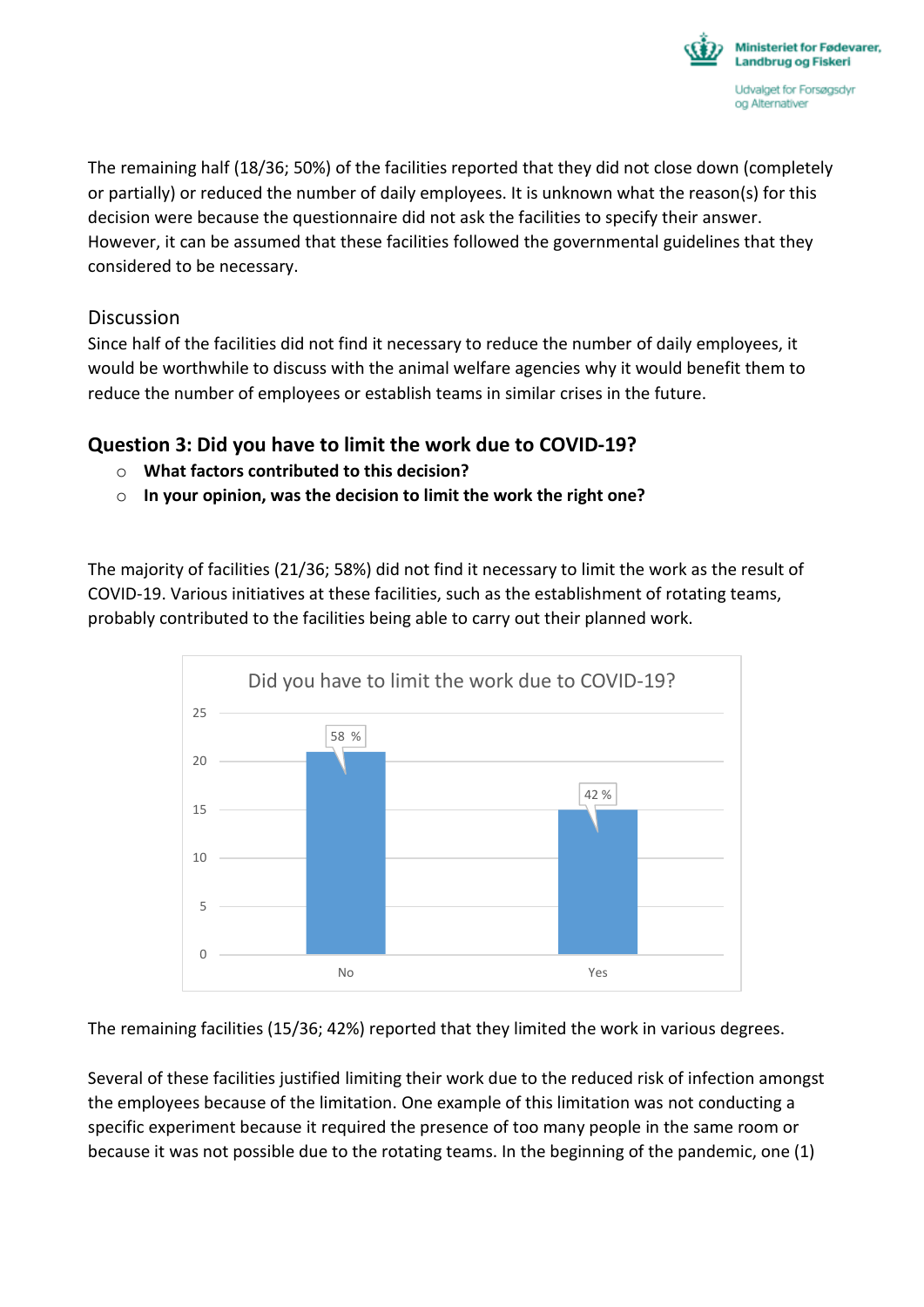

facility also decided to keep up with the daily care of the animals but delay the large cleaning of the animal stalls.

Other facilities justified limiting their work due to more indirect consequences as opposed to the more direct consequences mentioned in the above paragraph. An example of this was the absence of students due to cancelled classes. One (1) facility also noted that the work was involuntarily limited due to fewer transportation options to and from facility and customers.

#### Discussion

We observed that there were two (2) main reasons for facilities limiting their work: due to consideration of their employees and attempts to minimize the risk of infection for their employees and the more indirect reasons, such as restrictions and conditions that the facilities had no control over.

It is recommended that the facilities that chose to limit work in order to help reduce the risk of infection, instead allows themselves be inspired by the facilities that chose to establish rotating teams thus limiting physical contact and the risk of infection. This would allow projects or activities that require a certain number of employees and/or close contact to be conducted and not compromise the animal's welfare or the work done at the facilities.

### **Question 4: How did you keep the employees informed about decisions regarding the above (questions 1-3)?**

The aim of this question was for the Danish National Committee for the Protection of Animals used for Scientific Purposes to obtain knowledge about how the facilities had chosen to defend their decisions about animal euthanasia, as well as employee reductions and limitations, to their employees. However, according to the responses, it seems that most responders understood he question differently and instead explained how things were communicated (i.e. method of communication) to the employees.

In these responses, it was observed that online meeting platforms (Skype, Zoom, Teams, etc.) were regularly used to communicate within the facilities and was therefore particularly useful during the COVID-19 pandemic where it is not recommended to meet in-person.

### **Question 5: How was it decided which animal experiments could be conducted during the lock-down period and which could not?**

Half of the facilities (18/36; 50%) expressed that there was no particular reasoning or prioritisation behind these decisions. No explanation is given for this.

Of this half, half of the facilities (9/18; 50%) reported that all experiments were conducted and therefore, no prioritisation was made. In these facilities, it was decided that the experiments could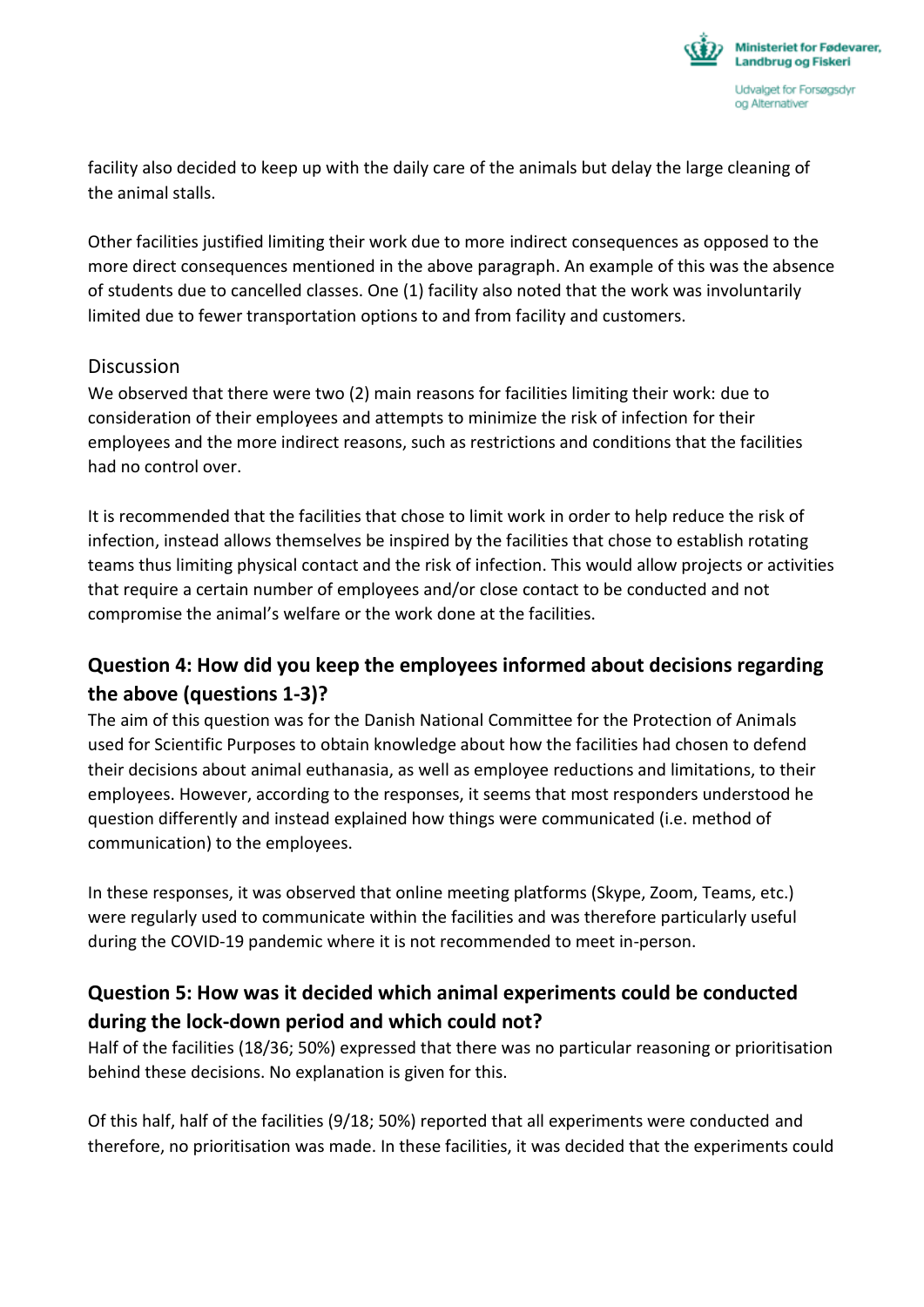

be conducted under the conditions at the time. Some explained that this included changed work routines and arranging the work differently and/or using a larger portion of the day to finish the work tasks. One (1) facility reported that they were a small facility that was vaccinated early due to being part of the Danish Health Authority and that enabled them to be able to conduct all their experiments.

A third of the responses (6/18; 33%) reported it was it was not necessary to prioritise the experiments since no animal experiments were conducted during the lock-down period.

50 % 39 % 11 %  $\Omega$ 2 4 6 8 10 12 14 16 18 20 No prioritisation **Prioritisation** Prioritisation **Invalid response** How was it decided which animal experiments could be conducted during the lock-down period and which could not?

The remaining three (3) facilities (3/18; 17%) did not give a reason for not prioritising their experiments.

In fourteen (14) of the responses (14/36; 39%) it was reported that some kind of prioritisation did take place. In several instances, these prioritisations overlapped, but most of the facilities (11/14; 79%) reported that the experiments that had already been started or were important/critical were highly prioritized. Not all facilities explained what determined if an experiment was important and/or critical.

One (1) facility reported that COVID-19 related experiments were highly prioritised, and another facility explained that experiments that the facility was contractually obligated to conduct were prioritized. One (1) facility answered that each experiment was assessed and prioritised after how close it was to completion. Additionally, the experiments were categorised into three (3) categories according to importance in case the animal technicians became sick.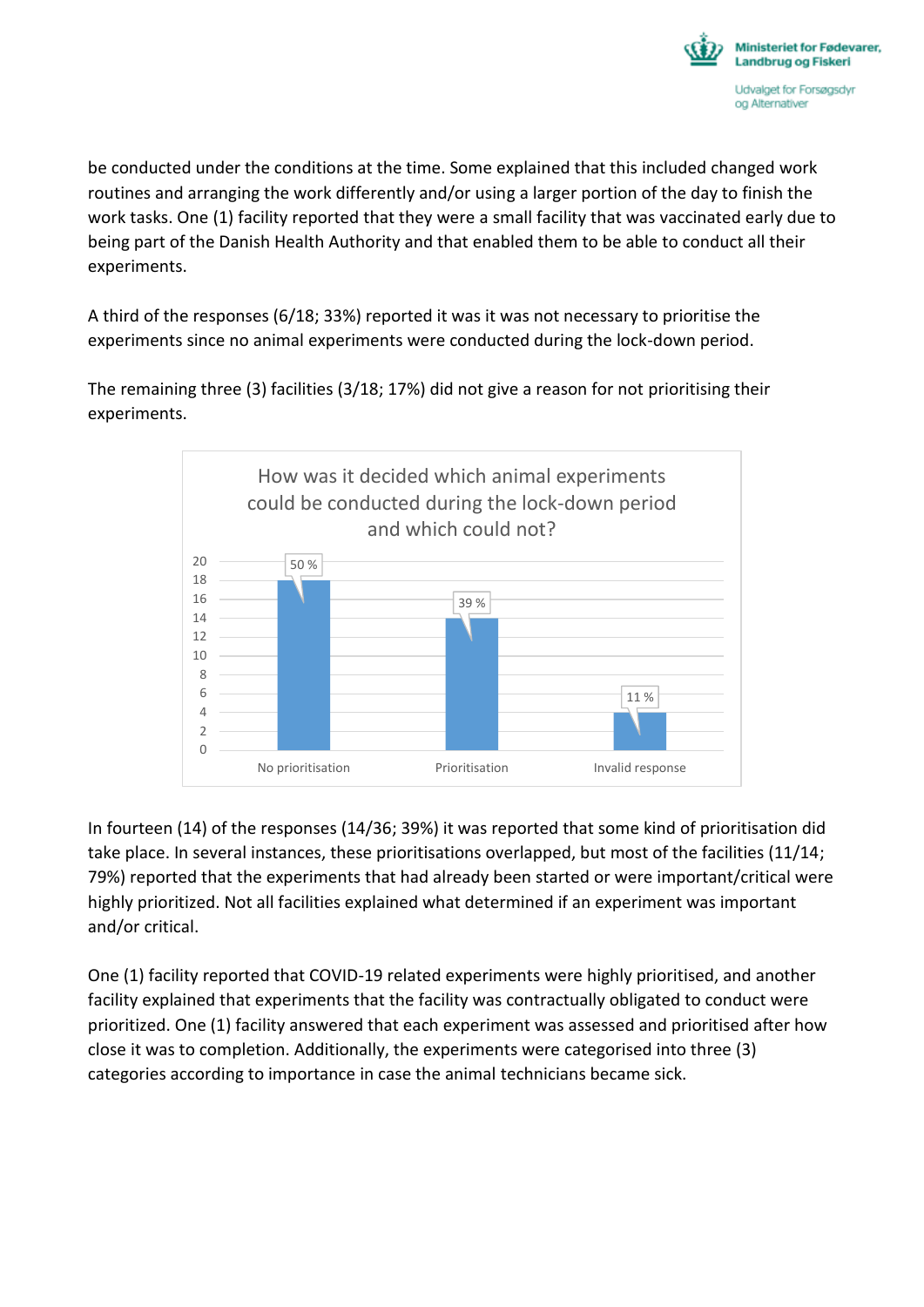

Three (3) of the questionnaires (3/14; 21%) expressed that, in additional to the prioritisations mentioned above, experiments were also prioritised according to which experiments could be conducted with the regulations in place at the time.

The remaining questionnaires (4/36; 11%) were registered as invalid responses. These facilities reported who was responsible for deciding the prioritisation, which is of no interest in this report.

#### **Discussion**

Different parameters were used to determine the prioritisation of the experiments amongst the facilities that deemed it necessary to prioritise the experiments. Some of parameters taken into consideration in the decision-making included contractual obligations, length of the experiment, and societal conditions.

All facilities should strive to categorise and prioritise experiments during similar situations in the future.

### **Question 6: Did your facility experience difficulty obtaining feed, enrichment, etc.? If yes, what?**

The majority of facilities (27/36; 11%) did not experience any difficulty obtaining items needed to ensure animal welfare.

However, some facilities (5/36; 14%) experienced problems obtaining protective gear (such as facemasks, one-use gloves, one-use suits, and sanitisers).

The remaining facilities (4/36; 11%) reported that they experienced delivery problems. One (1) facility reported that enrichment items took longer than usual to be delivered, while another facility reported bedding and irradiated cage material delays. A third facility reported delays with irradiation, and a fourth reported delays with medicine and operation equipment deliveries.

#### **Discussion**

Fortunately, it seems that a majority of the facilities did not have trouble receiving supplies, and only a few facilities had problems with receiving animal-related supplies.

The lack of protective equipment was not an isolated problem for research animal facilities. This lack seemed to be a general problem that affected many different sectors during this period.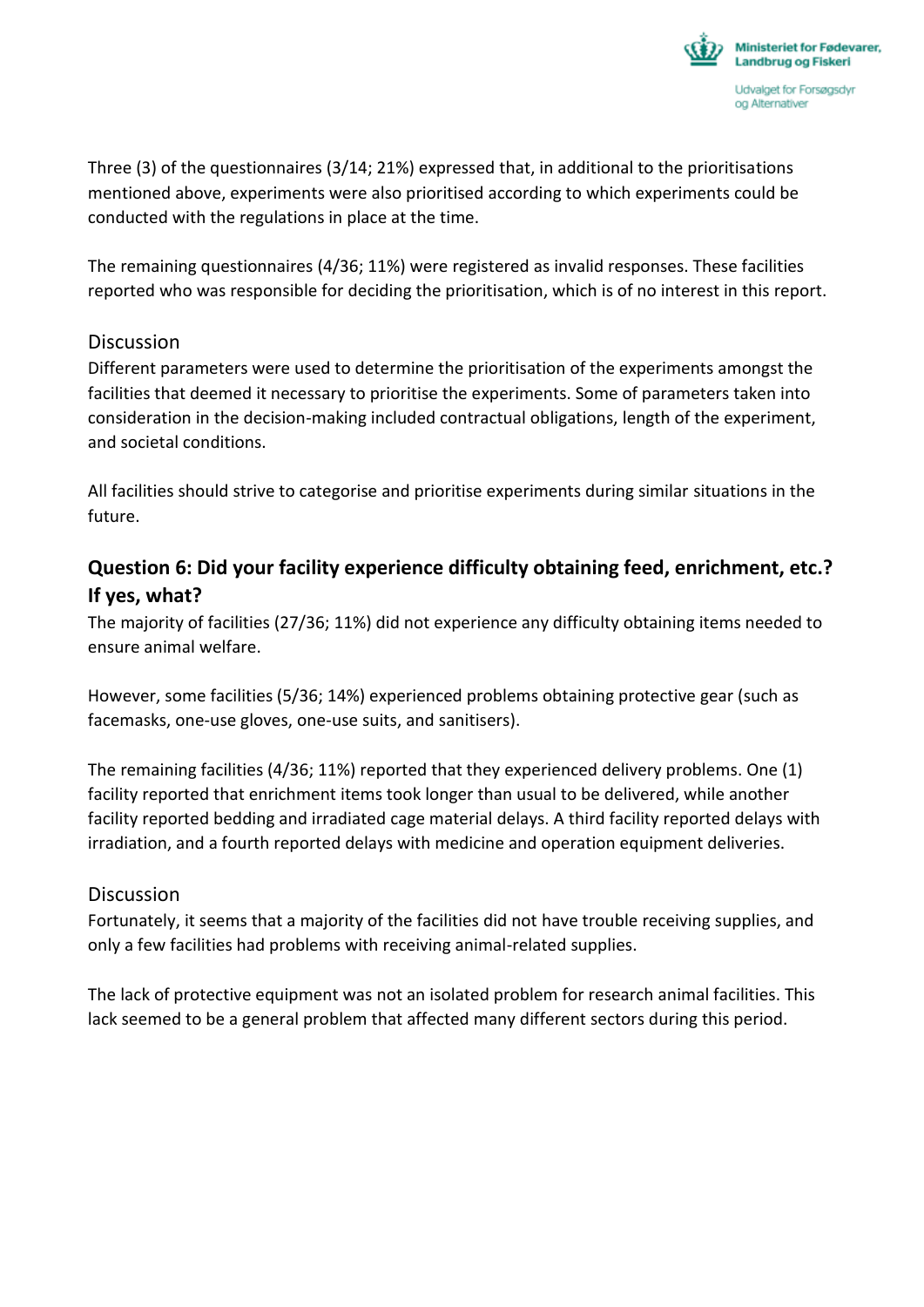

## **Question 7: Did your facility experience any isolated issues or challenges with animal care and housing that affected animal welfare? If so, which challenges?**

Almost no facilities (33/36; 92%) experienced any isolated issues or challenges that affected animal care and housing challenges. One facility noted that they were without animal technicians for a short period of time because one of their animal technicians was in isolation due to having been in close contact with an infected and their other animal technician was on vacation. Therefore, the facility had to create an emergency plan, which included researchers stepping in to take care of the animals. But fortunately, this did not impact the welfare of the animals.



Only three (3) facilities (3/36; 8%) reported that they had isolated challenges related to the care and housing of animals. One (1) facility explained that they had to use less animal bedding than usual for a short period. Another facility noted that some practical experiments had to be cancelled because the students were sent home, and this resulted in the dogs needing more exercise. The third facility reported that they ended up genotyping some of their mice pups later in life instead of when they were weaned.

#### **Discussion**

Fortunately, most of the animal care and housing challenges that the facilities experienced ended up not affecting the welfare of the animals in a significant way. One (1) facility experienced that they had to reduce the amount of animal bedding they used, which can be assumed to have had a small impact on animal welfare.

Some of the facilities had to come up with alternative solutions to solve their animal care and housing problems, and fortunately, these solutions seem to have worked. This knowledge can be shared with other institutions during similar crises in the future.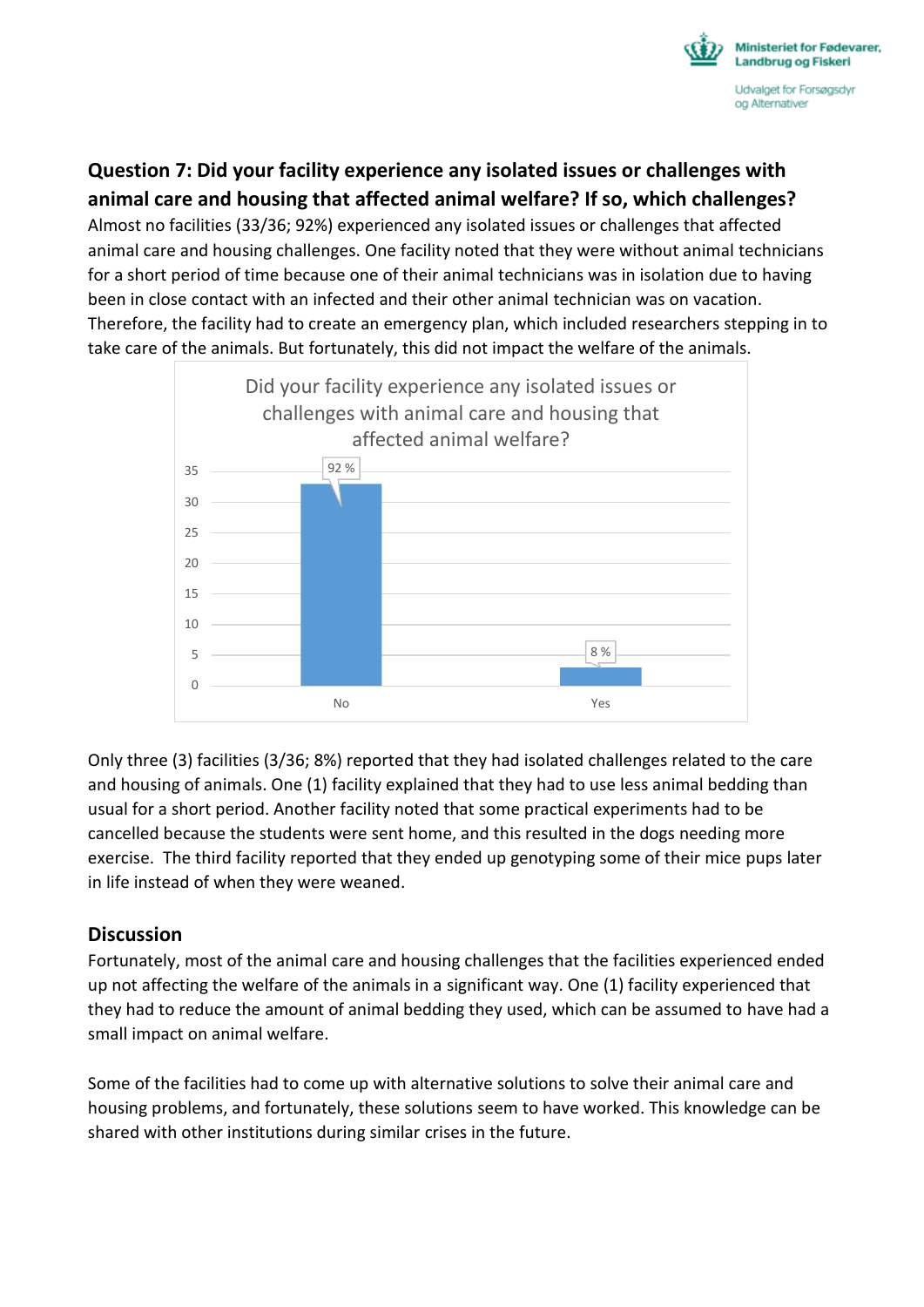

## Part 2: The lock-down period

# **Question 8: Did your facility experience problems with carrying out animal welfare agency work tasks during the lock-down period? If so, which?**

Most of the facilities (29/36; 81%) responded that they did not experience problems carrying out animal welfare agency work tasks during the lock-down period. Out of these twenty-nine (29) facilities, seven (7) (7/29; 24%) elaborated their answer and explained that they chose to hold their animal welfare agency meetings online.



The remaining facilities (7/36; 19%) responded that they did have problems carrying out animal welfare agency work tasks. Two (2) facilities chose to not to hold animal welfare agency meetings during the lock-down period, while two (2) other facilities chose to hold fewer meetings during this time. In order to reduce the risk of infection, two (2) facilities chose to not inspect animal housing and experiments/models. One (1) facility expressed that they had some more specific problems related to the animal welfare agency. This facility had recently re-established their animal welfare agency and therefore, their agency included persons that had not previously worked with research animal welfare. Furthermore, not all members of the agency could speak Danish which was a problem during online discussions, and therefore, the facility chose to reduce the number of meetings since they deemed the meetings were unproductive.

#### **Discussion**

It is fortunate that most facilities were able to carry out the animal welfare agency work tasks despite the challenges brought on by the lock-down period.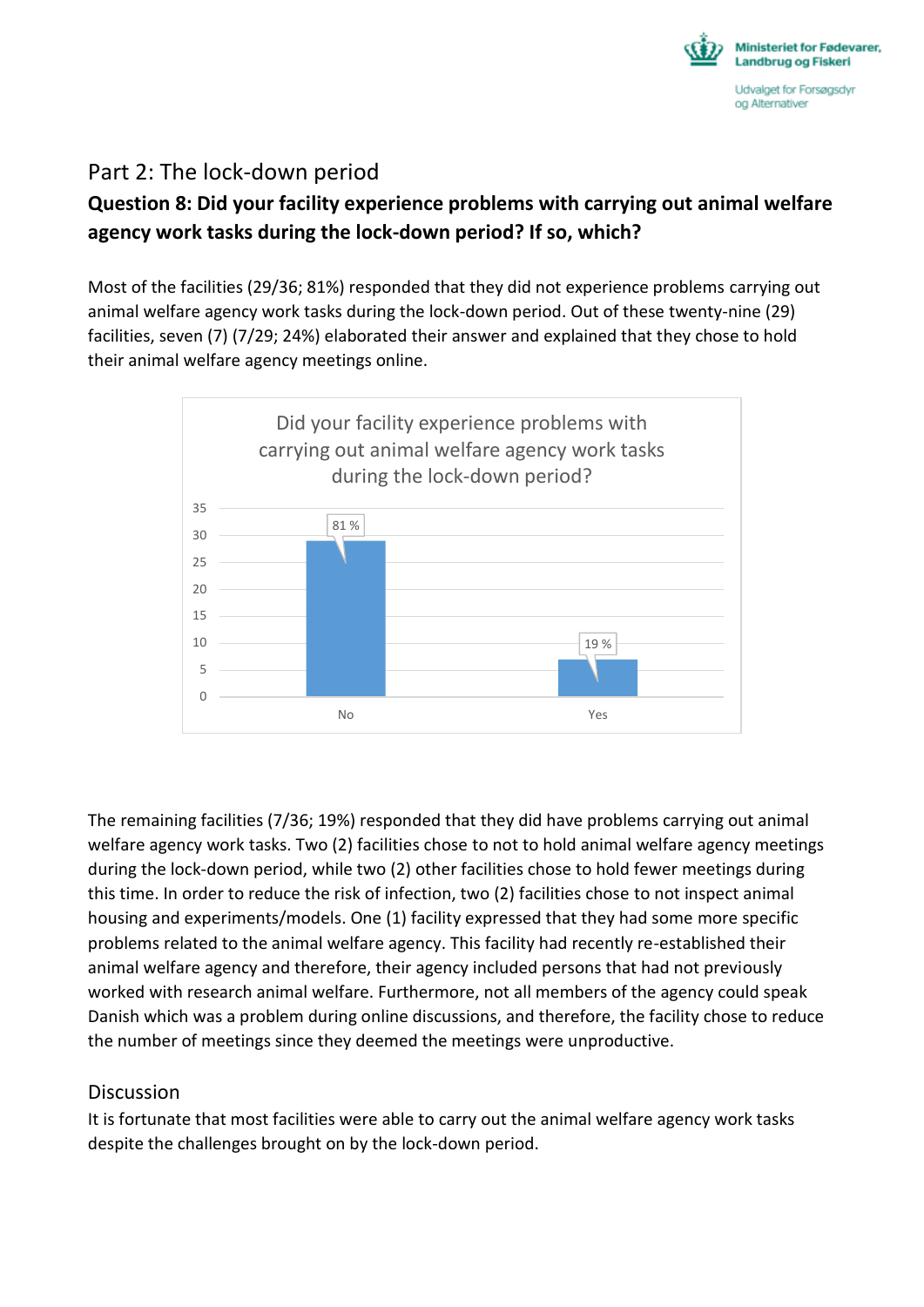

The responses from the facilities that experienced challenges were unambiguous. However, it is worth noting that two (2) facilities expressed that online discussions were sometimes difficult especially when there were a lot of members or language barriers amongst the members. Discussions are an important part of animal welfare agency meetings and therefore they should continue to take place during future crisis situations.

If a facility's animal welfare agency inspects animal housing and experiments/models, then it should be discussed how this work task can be continued in a similar crisis-situation in the future.

# **Question 9: What changes did the facility make in order to protect animal technician safety and well-being?**

The majority of the facilities (31/36; 86%) clearly expressed that they felt a high degree of responsibility for not only their animal technicians but also for the rest of their employees in terms of their safety and well-being. Therefore, many of them chose to follow government guidelines and some also took further action(s) to prevent infection transmission. Some of these actions were not direct guidelines from the government (these guidelines included distance requirements, hand sanitization, isolation, use of masks, etc.) and included the following:

- Establishing shift teams
- Working longer hours so the work could be staggered to a greater extent
- Flexible meeting times (dispensation for amount of time worked)
- Animal technicians had more freedom to plan their own workday (shorter work days, meeting later, etc.) so they could avoid public transportation during peak hours
- Only animal technicians were allowed in animal housing
- Optimised changing and shower/bathroom facilities
- Optimised lunch-plan (lunch given out in take-away boxes instead of plates)
- More often cleaning of facilities
- Administrative personnel sent home to work
- Frequent COVID-19 testing for those who were not sent home
- Online meetings instead of in-person meetings
- Continuous follow-ups on the well-being of animal technicians from management

Additionally, a number of respondents also noted that there was an increased level of communication during the crisis, which allowed the employees to always be aware of the facility's situation.

It is also worth noting that one (1) facility offered to buy fitness equipment for their employees that worked from home so they could workout at home and increase their well-being.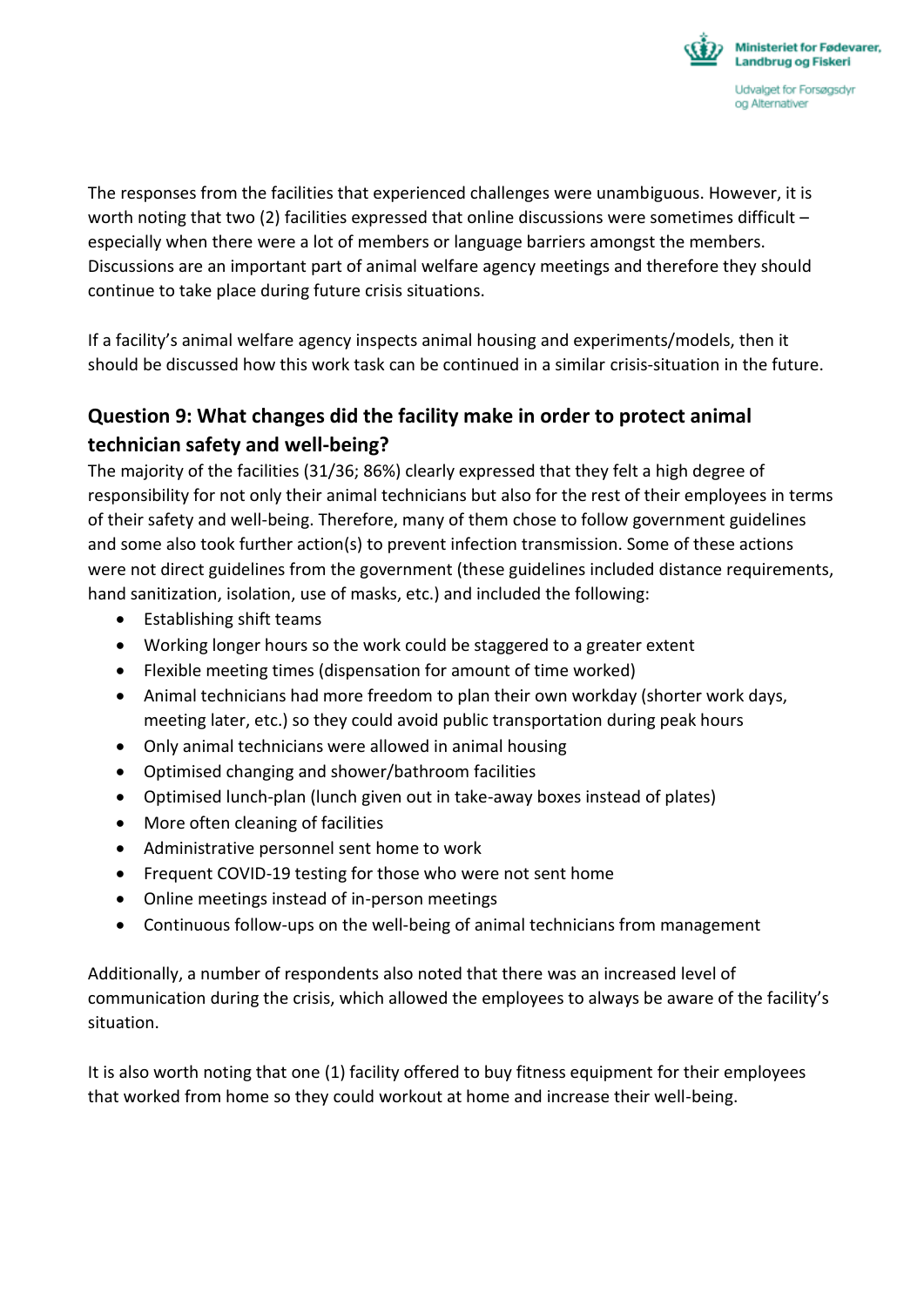

It is unknown what changes the rest of the facilities (5/36; 14%) made to their daily routines in order to ensure the well-being and safety of the animal technicians and other employees. However, this does not necessarily mean that they made no changes.

One (1) facility answered that that they had "no deviation from normal" – meaning that they made no changes. This may have been enough to protect the employees. Another facility answered the question by writing that they had an "even flow of information". Another responded that they did not focus on protecting the safety and well-being of animal technician staff because the facility was shut down. Finally, one facility simply answered the question with "emergency staff plan", while another answered "cannot be answered".

#### **Discussion**

It seems relevant to note that several facilities/animal welfare agencies mentioned that some of the changes could be implemented into every day routine and not just in a pandemic or other crisis situation.

### **Question 10: How did the facility respond to animal technician worry about animal welfare?**

The majority of facilities (32/36; 89%) expressed that their animal technician staff did not have animal welfare worries that were directly related to or caused by the COVID-19 situation. A couple of facilities noted that their animal technicians have always able to express their worry about animal care and welfare. One (1) facility even had a mailbox where employees can anonymously voice their concerns. Another facility expressed that they always listen, even when not in a lockdown, to animal technician concerns about animal welfare.

Three (3) facilities (3/36; 8%) answered the question by mentioning the changes that they made to ease the worry of the animal technicians. At one (1) facility, each employee was assigned a certain number of animals to care for in order to ensure a high degree of animal welfare. Another facility chose to refrain from ordering new animals and expressed that they decided to euthanise animals if they ever experienced a lack of food or the animals could not be taken care off by animal technicians. A third facility wrote that all concerns about animal welfare were discussed by the animal technicians and daily manager and were taken seriously.

One (1) facility seems to have misunderstood the question. Presumably they understood the question as relating to animal technician welfare instead of animal welfare, since they answered that they "listened and allowed the technicians to work at home as much as possible".

#### Discussion

It is recommended to encourage all facilities to promote a continuous and open dialogue between the management and animal technicians, so that the animal technicians feel that it is worth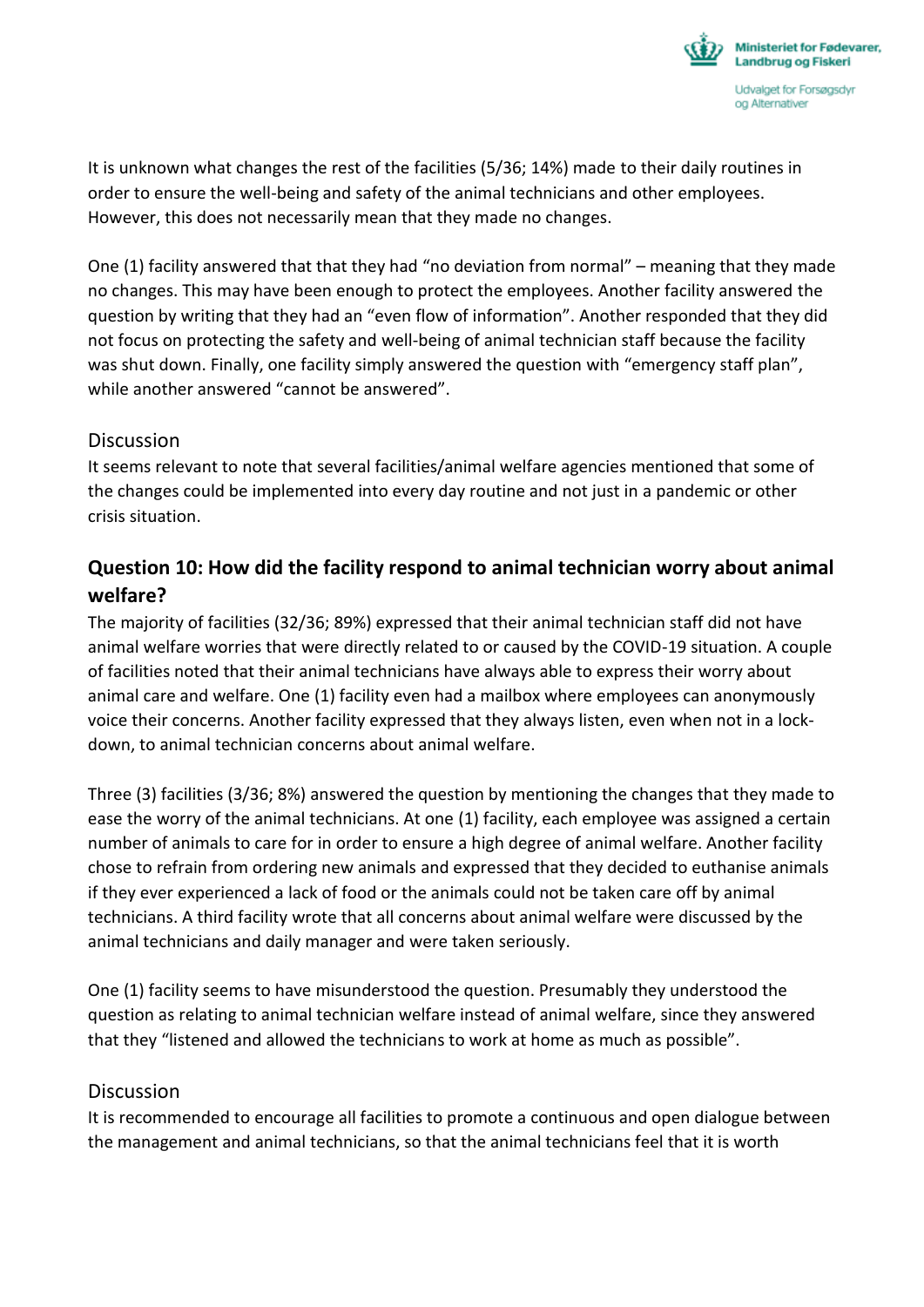

coming to management with their concerns. This will not only benefit the animals but also the well-being of the animal technicians because they will feel that they are being listened to and that their expertise is respected.

# **Question 11: Did the facility already have an emergency plan when Denmark shut down (March 11th, 2020). If yes, did it work? If no, do you have an emergency plan now?**

Most facilities (25/36; 69%) answered that they did not have an emergency plan in place when the pandemic hit Denmark and the country entered a lock-down. Almost all of these facilities also noted that their lack of emergency plan did not turn out to be a problem, since the facilities were able to come up with a plan as time went on. However, one (1) facility did express that they were frustrated over the uncertainty of the COVID-19 situation by writing that they "had no idea how the situation would unfold". Due to this frustration, the facility decided to develop an emergency plan that can be used in similar crisis situations in the future.



The remaining facilities (11/36; 31%) answered that they, in one way or another, had an emergency plan ready. Six (6) of these facilities (6/11; 55%) refer to generic contingency or emergency plans. The remaining five (5) facilities (5/11; 45%) answered very clearly that they had an emergency plan ready. One (1) facility answered simply "yes" to the question, while the rest of the respondents explained their answer in more detail. One (1) of latter facilities said that they did have an emergency plan but that it did not work as expected, and therefore, they have added infection detection and testing guidelines to their emergency plan. In contrast, one (1) facility answered that their emergency plan worked, and it resulted in the work tasks being split up over a 24-hour period.

One (1) facility wrote that they had a "disaster plan" whose application has since been discussed in case of an epidemic.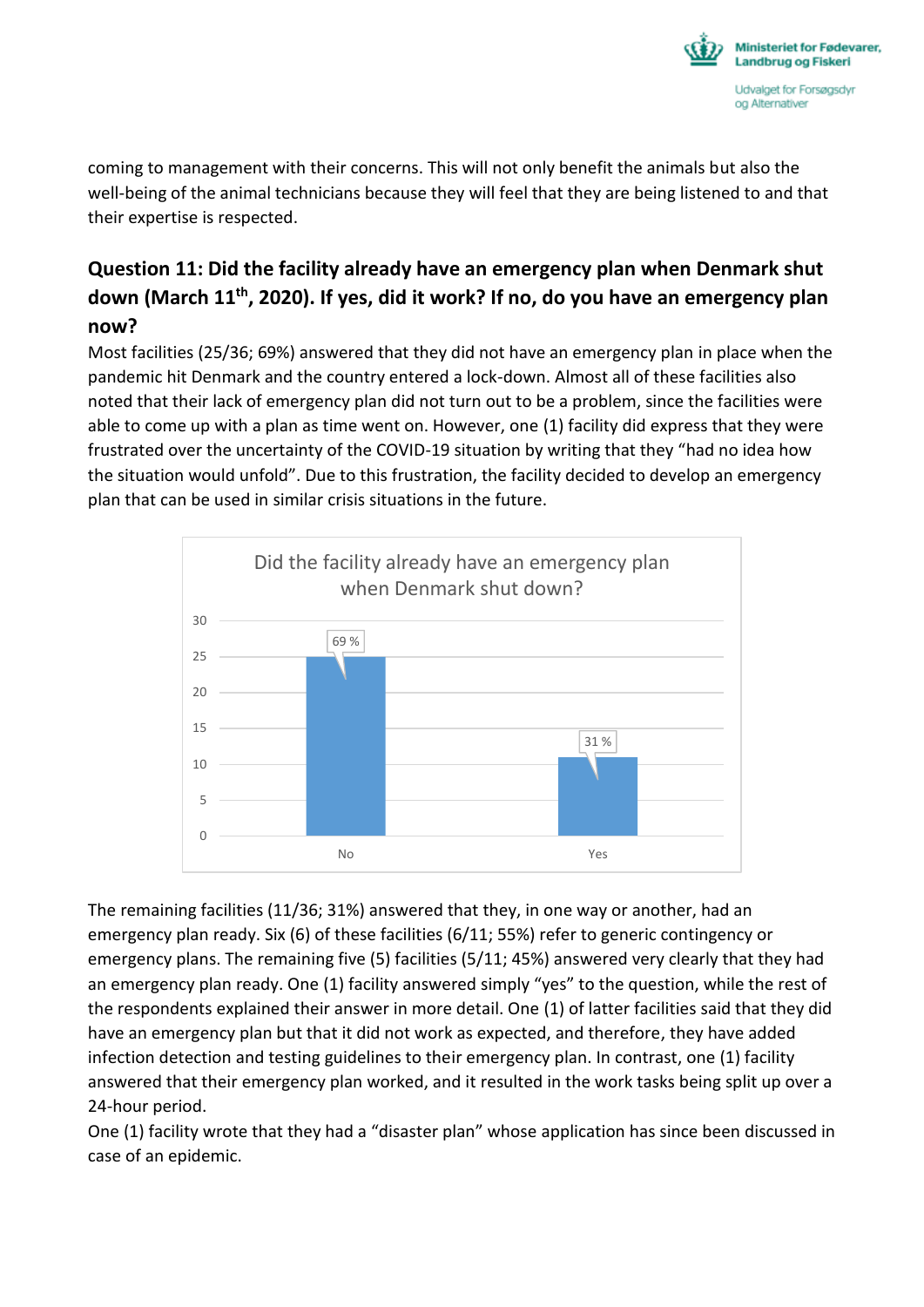

One (1) facility answered "Prior to March  $11<sup>th</sup>$  we had developed a plan of how the animal stalls should be run during a lock-down. A meeting was planned for March  $12<sup>th</sup>$  shortly after the Prime Minister's speech on the evening of March  $11<sup>th</sup>$ . This meeting was held March  $12<sup>th</sup>$  at 12 PM where the emergency plan was shared and came into force shortly after".

#### **Discussion**

It is recommended that each facility should, with their COVID-10 experience in mind, discuss how their emergency plan can be updated or how they can establish an emergency plan.

# Part 3: Lessons for the future

# **Question 12: Did your facility establish any work practices during the pandemic that is useful to keep as part of a new normal routine? If yes, which practices?**

A third (12/36; 33%) of the facilities answered that no new work practices were established, and two (2) of these facilities further elaborated on their answer. One (1) facility explained that they were not very affected by the situation. The other facility stated "No because we have different animal stalls with different animal species and disease statuses, which means that we are already very aware of our work practices. This has not changed under corona and vi have not had any animal technicians that have been sick with corona".



The rest of the facilities (24/36; 67%) expressed that they had to establish new work practices in one way or another. In many cases, these new work practices concerned new hygienic measures that the facilities chose to keep after the lock-down. Similarly, many facilities also decided to work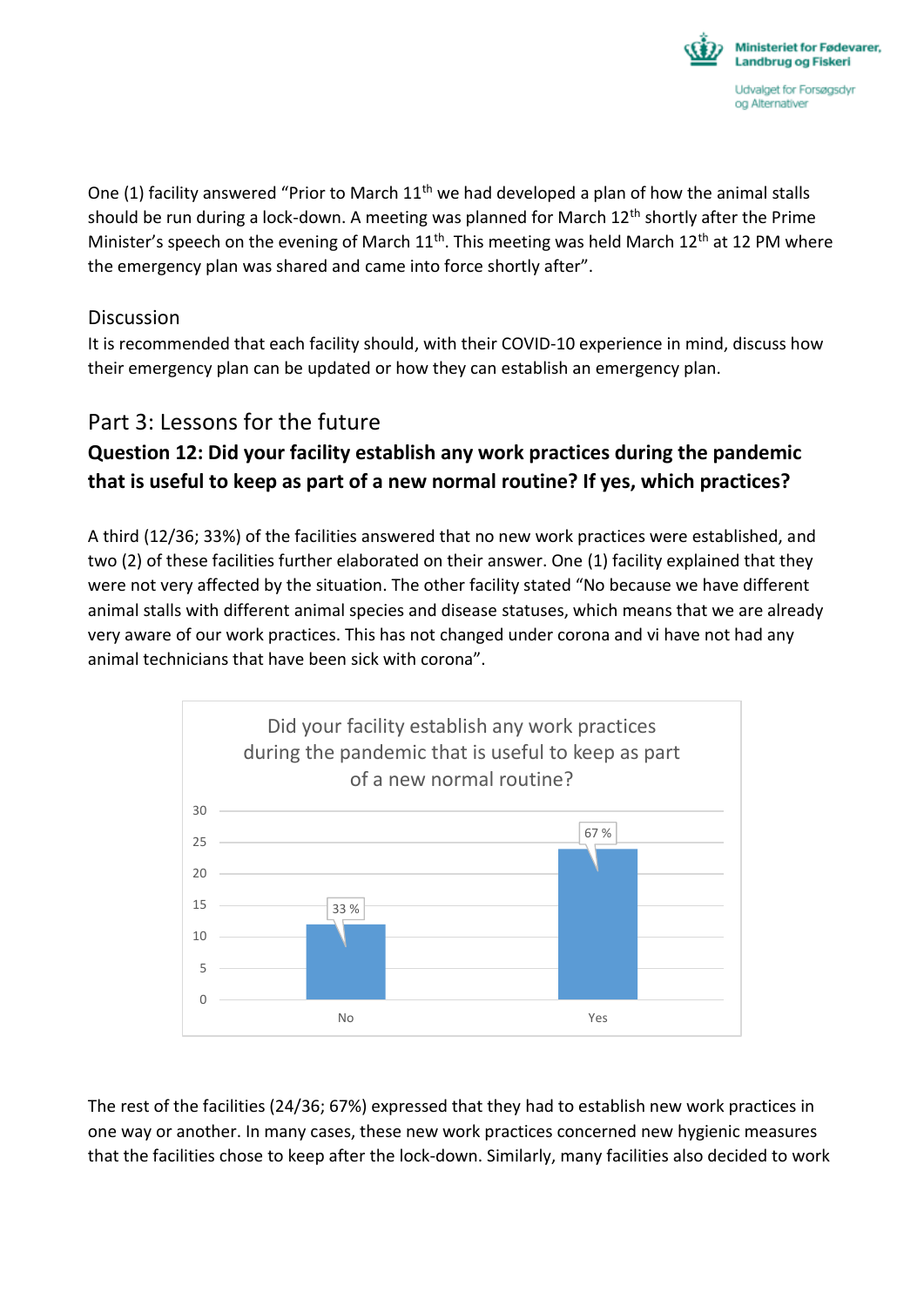

more from home and hold more online meetings. Twenty-two (22) of these facilities (22/24; 92%) mentioned new hygienic measures or an increase of working from home and online meetings – or a combination of the two.

#### Discussion

It is apparent that many facilities have gained knowledge during the COVID-19 pandemic that has resulted in permanent changes being made in the facilities. There is no doubt that hygienic improvements and an increased use of working from home and online meetings will not only result in less sick days but will also streamline some work tasks and result in an increase of temporal resources.

# **Question 13: Did the employees experience that they received sufficient information?**

Most facilities (26/36; 72%) expressed that the employees received sufficient information.

The rest of the facilities (10/26; 28%) responded that the employees received insufficient information but at different levels. These answers are not categorizable since a wide range of different issues were expressed. However, some facilities expressed that most of the insufficient information come from the government and not from the facilities.

#### **Discussion**

It is positive that most of the employees at the different facilities feel that they received sufficient information during the crisis. It is vital that each employee feels that they are given enough information or else this may cause insecurity.

The COVID-19 situation naturally came with a lot of uncertainty, especially the government. This uncertainty has made internal facility communication more difficult to a certain degree.

### Conclusion

The consequences of COVID-19 have been predominantly negative. However, our society – and thus the experimental animal facilities- have gained experience handling a crisis, which can be useful for the individual facilities in the future.

Another important point of this study was that the facilities not only gained experience in handling a crisis, but that the crisis also caused the facilities to assess how their work practices and routines can be approached differently. This was expressed by 67% of the questionnaire responses (Question 12) who found that new work practices enacted during the crisis were continued after.

A list of the different crisis and daily improvements can be seen below, which can be used as inspiration for the facilities and animal welfare agencies.